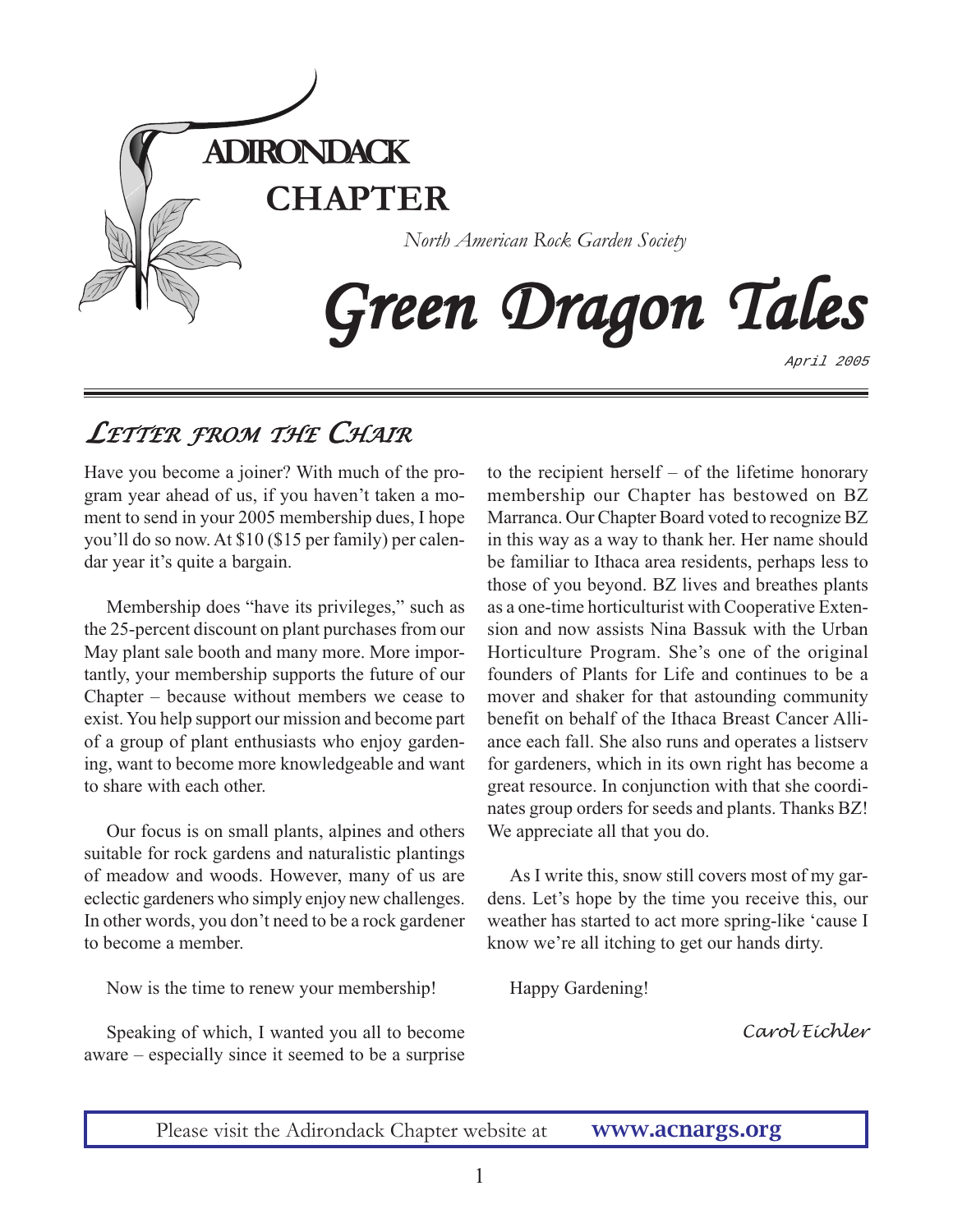## **The folks who make it all happen**

**Chair:** Carol Eichler [cme24@cornell.edu](mailto:cme24@cornell.ed) 607-387-5823

**Treasurer:** Carolyn Yaeger [cao2@cornell.edu](mailto:cao2@cornell.edu) 607-844-9462

**Speaker Coordinator:** Anne Klingensmith [aekling@lightlink.com](mailto:aekling@lightlink.com)  607-256-9308

**Garden Trip/Tours:** Peg Ross and Alice Davis [pogr@aol.com](mailto:pogr@aol.com) 607-656-4237 (Peg) 607-656-9931 (Alice)

> **Picnic:** Debi Lampman [bedlam@bluefrognet.net](mailto:bedlam@bluefrognet.net) 315-364-8725

**Member participation**: George Erdman [gerdman@binghamton.edu](Mailto:gerdman@binghamton.edu) 607-748-3984

**Plant of the Month:** Billie Jean Isbell [bji1@cornell.edu](mailto: bji1@cornell.edu|)  607-539-6484

> **Plant sales:** David Mitchell [dwm23@cornell.edu](mailto:dwm23@cornell.edu) 607-342-3660

> **Membership:** John Gilrein [basecamp@alum.syracuse.edu](mailto:basecamp@alum.syracuse.edu) 315-492-0844

**Newsletter editor/Webmaster:** Craig Cramer [cdcramer@twcny.rr.com](Mailto:cdcramer@twcny.rr.com) 607-539-7233

**Representative to National, and** Ex-officio : Robin Bell [rgb2@cornell.edu](mailto:rgb2@cornell.edu) 607-272-2074

**Newsletter production:** Susanne Lipari [sel3@cornell.edu](mailto:sel3@cornell.edu) 607-387-9308

### <www.acnargs.org>

## **April 16 Meeting** Heaths and Heathers and Seedling Sale

You won't want to miss our April 16 meeting, which will feature a great program and our 4<sup>th</sup> Annual Seedling Sale, as well as heaths and heathers to purchase. Here's the skinny:

**Note the location:** Cornell Cooperative Extension of Tompkins County, 615 Willow Ave. (where Dey St., Willow Ave., and Rte. 13 meet). If you need directions, visit

<www.cce.cornell.edu/Tompkins>

or phone (during regular business hours): (607) 272- 2292.

**Note the tight schedule:** Setup begins at 11 a.m. If you are donating plants for the sale, please bring them between 11 and noon for pricing and set up. (See seedling sale details below.) Bring a brown bag lunch and enjoy the company of your fellow gardeners between noon and 1 p.m., when the presentation will begin promptly. To facilitate our tight schedule, time for announcements will be set aside beginning at 12:45. The seedling sale begins right after the talk and ends promptly at 3:30 so we can clean up the space before the next group needs the room. If you can stick around to help with clean up, it would be greatly appreciated.

**Lee Nelson on Heaths and Heathers:** We are privileged to have Lee speak to us about the culture of heaths and heathers. Lee is a private horticultural consultant who also teaches horticulture classes at Broome Community College. She worked for 19 years as horticulture educator at Cornell Cooperative Extension of Broome County, where she was curator of the Cutler Botanic Garden, which features a section of heaths and heathers. (Lee's presentation is an ideal way to prepare for our June 11 garden tour, which will feature a stop at Cutler Botanic Garden.)

 Billie Jean Isbell, our Plant of the Month coordinator, **Heaths and heathers for sale.** Appropriately enough, has ordered a selection of 48 heaths and heathers in 4 inch pots from Rock Spray Nursery, Truro, Mass., including lime tolerant plants. They will be available for purchase as part of the plant sale following Lee's presentation.

Heather varieties will include 'Allegro', 'Flamingo',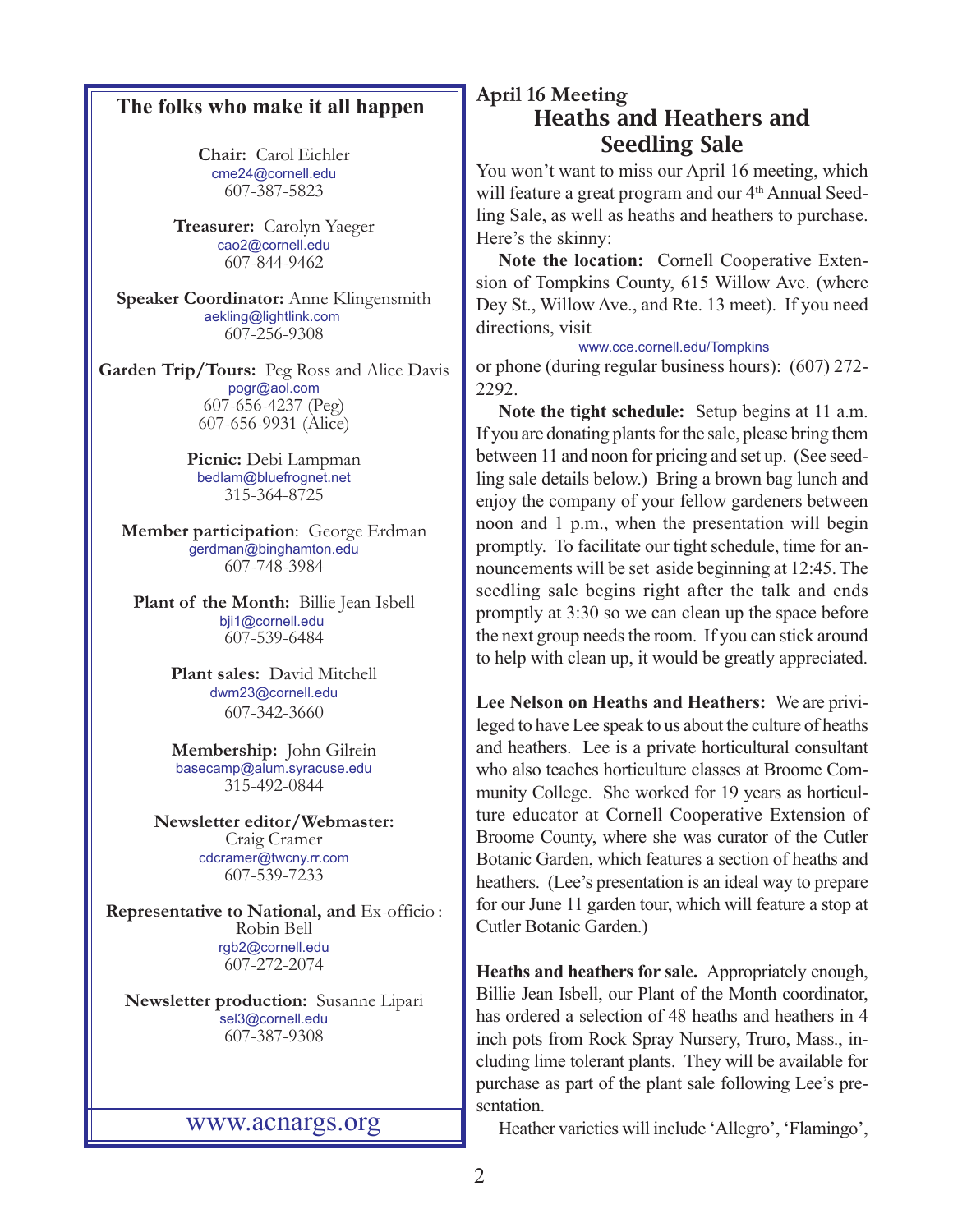'Spring Torch', 'Jimmy Dyce', 'Alba Jae', 'Green Cardinal', 'E. F. Brown', 'Wickwar Flame', 'Carmen' and 'Anthony Davis'. Heath varieties will include 'Joyce Burfitt', 'Furzey', 'Mary Helen', 'Lyoness', 'George Frazer', and 'Anne Sparkes'. Preview them online at [www.rockspray.com.](www.rockspray.com)

**Seedling Sale**. If that weren't enough, the April meeting also includes our 4<sup>th</sup> Annual Seedling Sale. Thanks to members' contributions, we anticipate a good selection of healthy young plants for sale – easyto-grow, unusual, irresistible, reasonably priced, or all of the above. Prices will start at 3 seedlings for \$2 – more for more advanced plants.

You can help support the Chapter two ways: Bring your extra seedlings to donate for the sale. And/or come prepared to purchase plants from others. Mature plant divisions are also welcome and will be priced separately.

To help make the sale go smoothly, please bring seedlings and divisions in separate pots with separate labels. (And please bring them between 11 a.m. and noon for pricing and set up.) If you have seedlings in six-packs, for example, please cut them up into separate cells before the sale. Don't worry if your seedlings are small. Some chapter members who are well-equipped will grow on some of the seedlings for sale at our table at the May 14 plant sale at Ithaca High School.

If you have questions about plant sales, please contact David Mitchell, our plant sale coordinator: dwm23@cornell.edu or 607-342- 3660.

# Great Greene Gardens Slated for Tour June 11

Our June garden tour program this year will feature three great gardens in Greene, N.Y. (about 40 minutes east of Ithaca, 20 miles north of Binghamton) in the morning, then a stop at Cutler Botanic Garden in Binghamton in the afternoon. (If you enjoy Lee Nelson's presentation on heaths and heathers at our April meeting, you can see some up close and personal at Cutler.)

Look for complete logistics and directions in the May issue of the Green Dragon, or on our website (www.acnargs.org). Meantime, here's a preview of what you'll see.

### **Yellow Cottage Gardens**

Sharon Davis started her "Yellow Cottage Gardens" six years ago incorporating perennials from a previous garden when moving to her present location. The original stone walls on the property provide an inspiring backdrop for peonies, lilies, monarda, roses, and lily of the valley along with other perennials. She transformed the smaller front yard into a shade garden featuring hostas and a crimson cutleaf Japanese maple. Stone pathways added in the backyard area leave only a



Ornamental grasses in Sharon Davis's garden

## **Girtons' Gardens**

The Girtons' garden is a combination of annuals and perennials interspersed with recycled architectural elements. Creative, colorful and whimsical floral displays will keep you smiling at every turn of the path.

Sharon's passions.



small yard space. There you will find small Asian trees, iris, peonies, lilies, old roses, astilbes, shrubs and a scattering of evergreens against a backdrop of mature trees. In July, both front and back give way to more than 20 ornamental grasses, one of

Friendly faces will greet you at Girton's Gardens

*Continued on next page*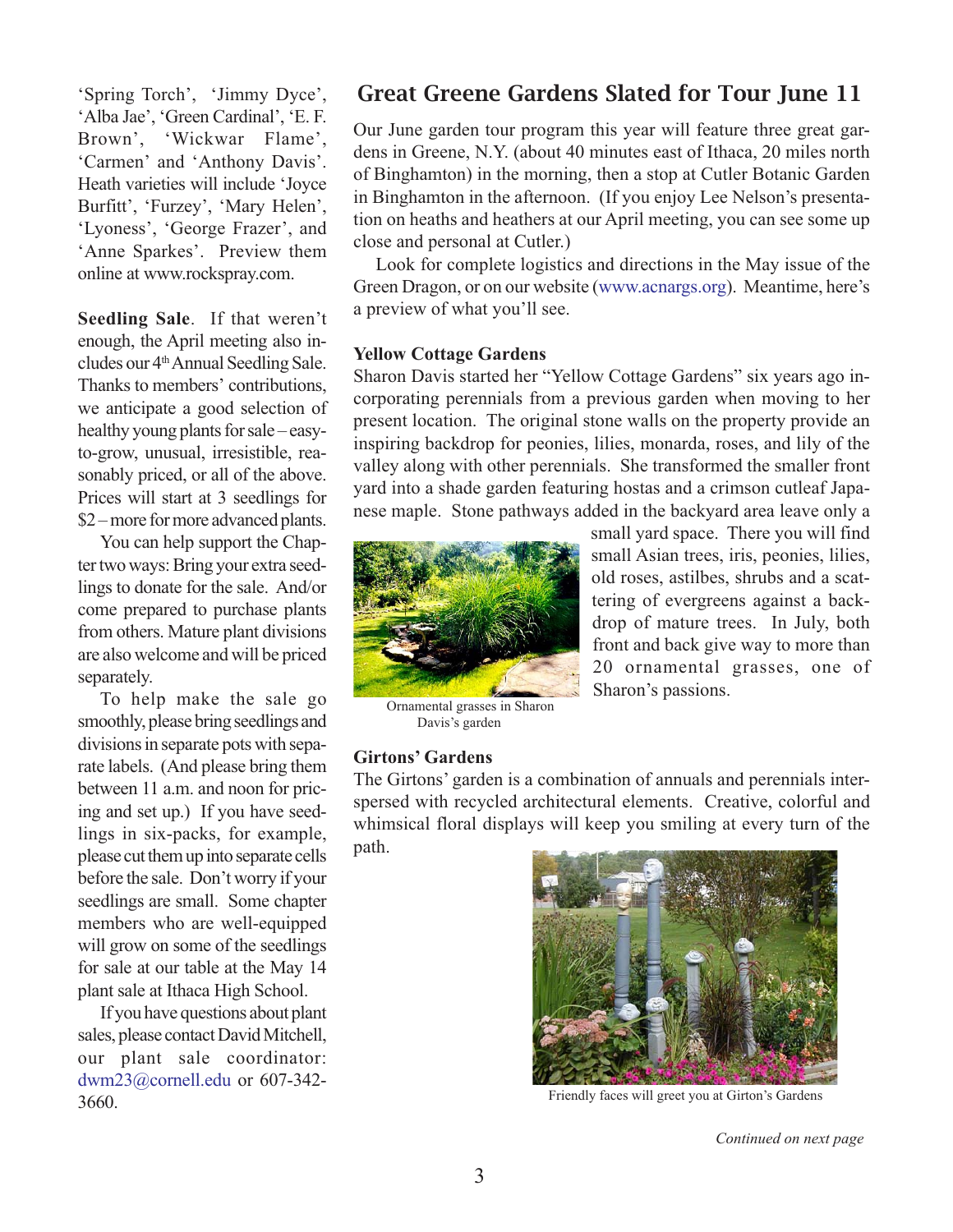## **Shirley's Rock Garden**

Editor's note: 86-years-young, Shirley Halwig has an infectious gardening spirit. Here, she tells the story of her garden in her own words. If you're in the Greene area in late May, be sure to take her up on her offer to stop in when the primroses and creeping phlox are in their prime.

## **by Shirley Halwig**

This would be more aptly called a "stone" garden as the final area involved was too steep to use anything of a size that could be called "rocks." This garden is along a bank on the upper side of our main drive. Back in the early '50s, my daughter had a small area about 3 by 6 feet as a 4-H project and you might say it was a beginning.

As for myself, over the years I laid in a few fairsized stones from my grandfather's old chicken coop along the lower edge of this bank along the drive and out to a dug-out turn-around by the road and put in some candytuft, a few sedums, two blue Rug Junipers and grass pinks. The rest of the bank was populated only by a pole lamp and an evergreen euonymous which bore bittersweet-like fruit, bunch grass and various seedlings from neighboring trees, mostly locust. Impossible to mow and a real jungle. A complete thorn in my side!

In the spring of 1990, I said to myself, "If I don't do something with this mess this year, I never will." And so it began. With the help of a grandson and his buddy – boys of an age where boys like nothing better than to be whacking at something with an axe – we began. We chopped out roots, dug out some sizeable stones that once in the late 1890s were part of the foundation of a cooper shop which stood at the top of the bank in my grandfather's day, moved dirt, gathered stone from an old stone wall down back and wherever the cows would kick up some in the lane at the back of the property.

It was necessary, on the part near the road, to make narrow terraces for planting beds and hence the use of smaller rocks and small stones, or there would have been no room for plants. Starting at the bottom, I worked my way up. The farther up I went, the

smaller became the stones. Their sole purpose was to retain the soil long enough for sedums, pinks and various other plants to get a toe-hold and do that job themselves. Most of them are still there along with many additions and they have done their job well.

At the top of the bank, there were two 100-yearold maples along the property line, and I put some junipers between them and along down the slope. They eventually made a nice windbreak and planting background. One of the maples succumbed to disease several years ago and half of the other split off in last fall's high wind.

Over the years I have continued making improvements and additions and now, because of the loss of half of the last tree, I made more changes last fall. I'm anxiously awaiting for spring to see what has prevailed and how new plantings will do. By the time of the tour we shall see.

To continue my statement of the beginning in 1990, truer words were never spoken, for that following winter I spent a good deal of time in the hospital and a few times since as well. However, my "stone garden" and several other beds have been the best of therapies and the time spent working in them my greatest joy.

See you all in June, I hope, and then you can see for yourselves. Of course, anyone wishing to see the creeping phlox and primroses at their peak, the last two weeks in May are usually great. Just give a call and "Come on Down!" 607-656-8712



A rocky slope at Shirey Halwig's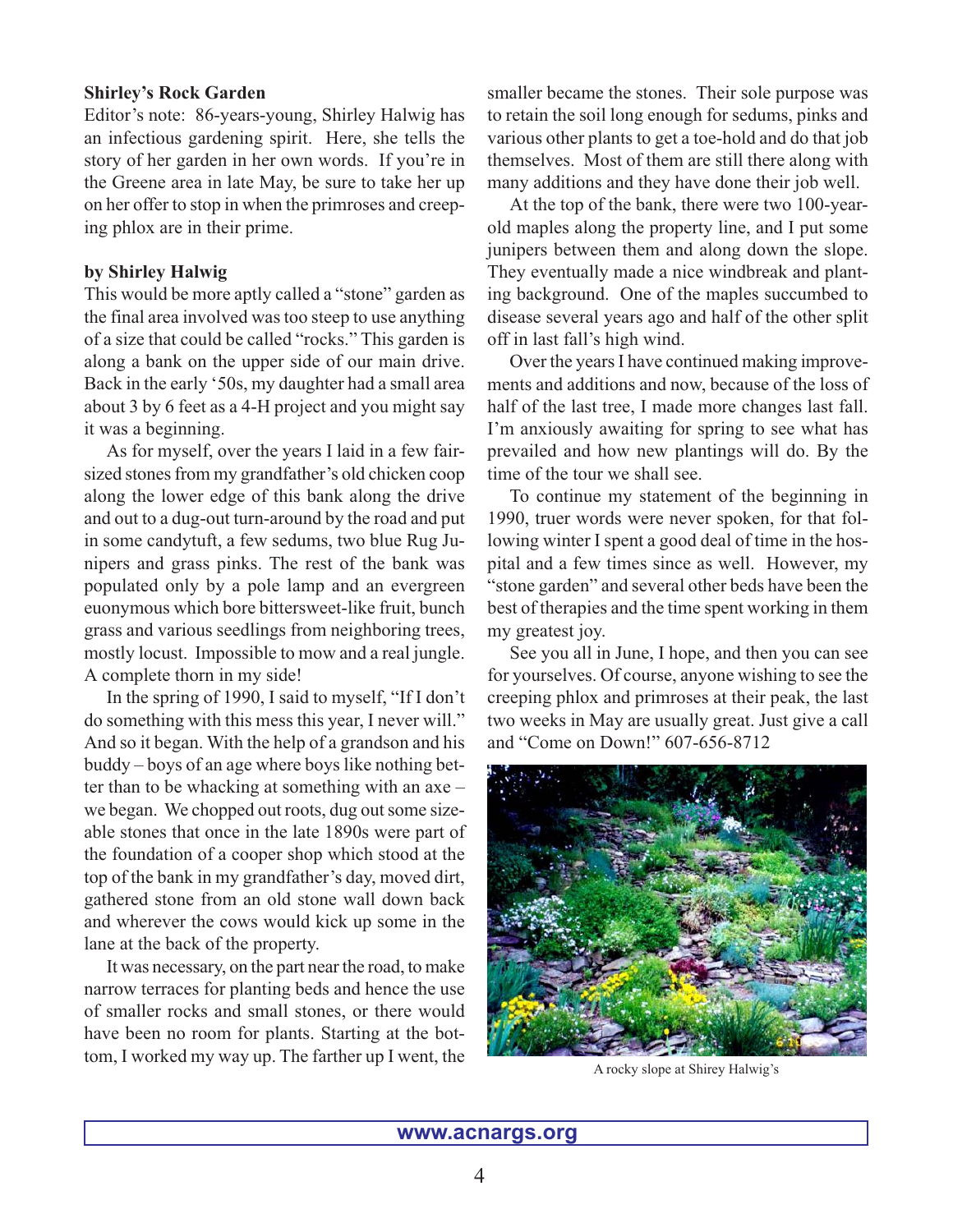## Heath and Heather Tips

Editor's note: Membership coordinator John Gilrein offers these tips on heaths and heathers. A selection of these plants will be available for purchase at our April 16 seedling sale.

Heaths (genus *Erica*) and heathers (genus *Calluna*) are members of the family Ericaceae, which generally need acid soil. Both prefer well-drained, sandy, humusrich soil and a sunny site. If your soil doesn't fit this description, it's worth amending it with sand (quartz play sand is available at many hardware stores) and peat moss or other acidic compost. (I suggest amending with 50 percent of each).

*Erica carnea* and *Erica* x *darleyensis* (an *Erica carnea* hybrid) are lime-tolerant and hardy to Zone 4, so these are probably the best choices for those of us with alkaline soil. Heaths and heathers are best unfertilized or fed sparingly, as they are used to growing in relatively nutrientpoor soils.

If you're unwilling to live with the limitations of the soil conditions in your garden, like me, you could try my experiment. It's working so far, but one growing season is too short to pronounce the experiment a resounding success. Since my pH 7.5 soil is unsuitable for some of the small ericaceous shrubs I'm growing, I've

created soil from sand, peat moss, and potting soil and planted the shrubs in plastic pots with drainage holes.

After planting, I sunk the pots up to rim in the garden, surrounded the pots with garden soil and mulched the pots. Good mulches are pine bark and pine needles. A well-drained planting medium is important as the plastic pot will inhibit air exchange. Good drainage is also essential at the planting site to avoid lime rich water backing up into the pots. So far this has been successful with a rhododendron and an andromeda. This year I'm going to try this with a heather.

 *John Gilrein*

## May Plant Sale Just Around the Corner

Every year, we have a table at the plant sale at the Ithaca High School. This year's extravaganza will be May 14. Our purpose is twofold: To help educate the public about rock gardening and to raise money to help support our speakers and other programs.

We need your help again this year, either donating plants or helping to staff the table. Our table has gotten quite a reputation over the years as the place to come for interesting plants that you won't find elsewhere at the plant sale. That's because generous members during their spring garden maintenance have divided and potted up plants of interest (or started plants from seed) for sale at the event.

Chapter members receive a 25 percent discount. So stop by the table while you're at the sale, and bring a friend. They can join at the sale and receive the discount.

If you have plants to donate, please contact me so that we can arrange to get them to the sale. If it's convenient, you can drop them off at my house in Ithaca. It's 402 Esty St., corner of Esty and Washington, one block east of Meadow St. My driveway is on Washington St. If you have other questions about plant sales, don't hesitate to ask: [dwm23@cornell.edu](mailto:dwm23@cornell.edu) or 607- 342-3660

*David Mitchell*

**Container Workshop July 16** We will be having a container planting workshop July 16 near Binghamton, N.Y. Look for details in the May newsletter or online at www.acnargs.org.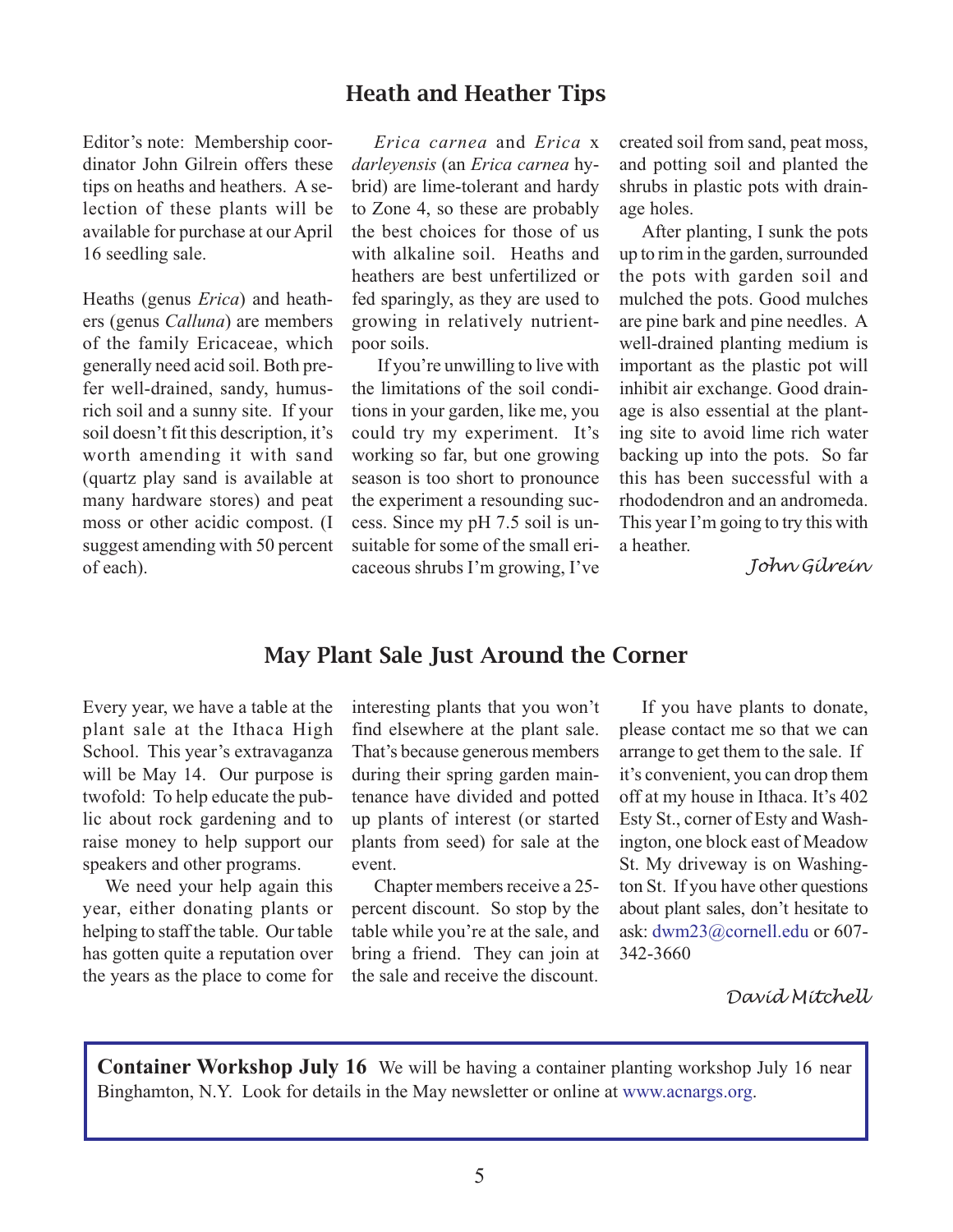I garden because I'm constantly amazed by the diversity of flower and foliage forms in the plant kingdom. Ex officio board member Robin Bell's presentation at our March 19 meeting reminded me that you don't need the whole kingdom to be awed. A single genus will do.

Bell took us on a visual road trip, retracing his travels last year from Pennsylvania through the Blue Ridge Mountains to North Carolina, and later on to New Zealand. While Robin focused on trilliums, he punctuated his presentation with other spring ephemerals he encountered on the way.

In Pennsylvania, Robin saw wild woodland populations of trilliums in nearly solid stands.

"The range of variation is what excites me," he noted. In one area, perhaps one flower in 50,000 was solid red, sticking out like a sore thumb in a sea of white blooms. But the more subtle effects of genes for red flowers were expressed here and there, with some flowers speckled, dusted or bullseyed with reddish tones.

## *March meeting follow up:* Awed by Trilliums

As Robin continued south, he observed even more variation in gardens and in the wild:

Trilliums standing the full 18 inches or so most of us are familiar with. Trilliums closely hugging the ground.

Trilliums holding their flowers high above the leaves or tight to the foliage. Trilliums with their flower stalks tilted at odd angles.

Trilliums with modest blooms, as well as outspoken double-flowered trilliums. Trilliums with spectacularly mottled foliage that you'd be happy to grow even if they never flowered.

"I don't know why we don't grow them more," Robin wondered. "It wouldn't be difficult at all to breed more garden-worthy varieties."

We need only look to New Zealand to see what the results might be. There are no native trilliums there. But around 100 years ago, several of our West Coast trilliums (most spectacularly, *T. chloropetalum* and *T. chloropetalum* var. *giganteum*) were brought to the islands.

Over the last century, gardeners appear to have selected for different flower colors and leaf variegation patterns, although no one really had a solid understanding of their genetics. Most of the forms seen were not named or propagated as individual plants, noted Robin.

While they remain nameless, the trilliums Robin saw thriving



*T. cunetaum* at the Botanical Garden at Asheville *Craig Cramer*

### Vermont Garden Road Trip

The trip to North Hill Garden in Readsboro, Vt., has one car with four people going. If anyone else would like to go and meet us there, it would be a pleasure. Again, you must make your own reservations online. Go to [www.aidsprojectsouthernvermont.org/events/nhgt\\_tickets.html](www.aidsprojectsouthernvermont.org/events/nhgt_tickets.html)

Four reservations can be made in one name. Our tour is on June 30 at 1:20 and as of March 25, there were10 spaces left at that time. All the information you need is on the website. I understand that there is a fantastic planted wall on the grounds with a "host of tiny treasures." If you have questions, contact me at: pogr@aol.com or 607-656-4237. *Peg Ross*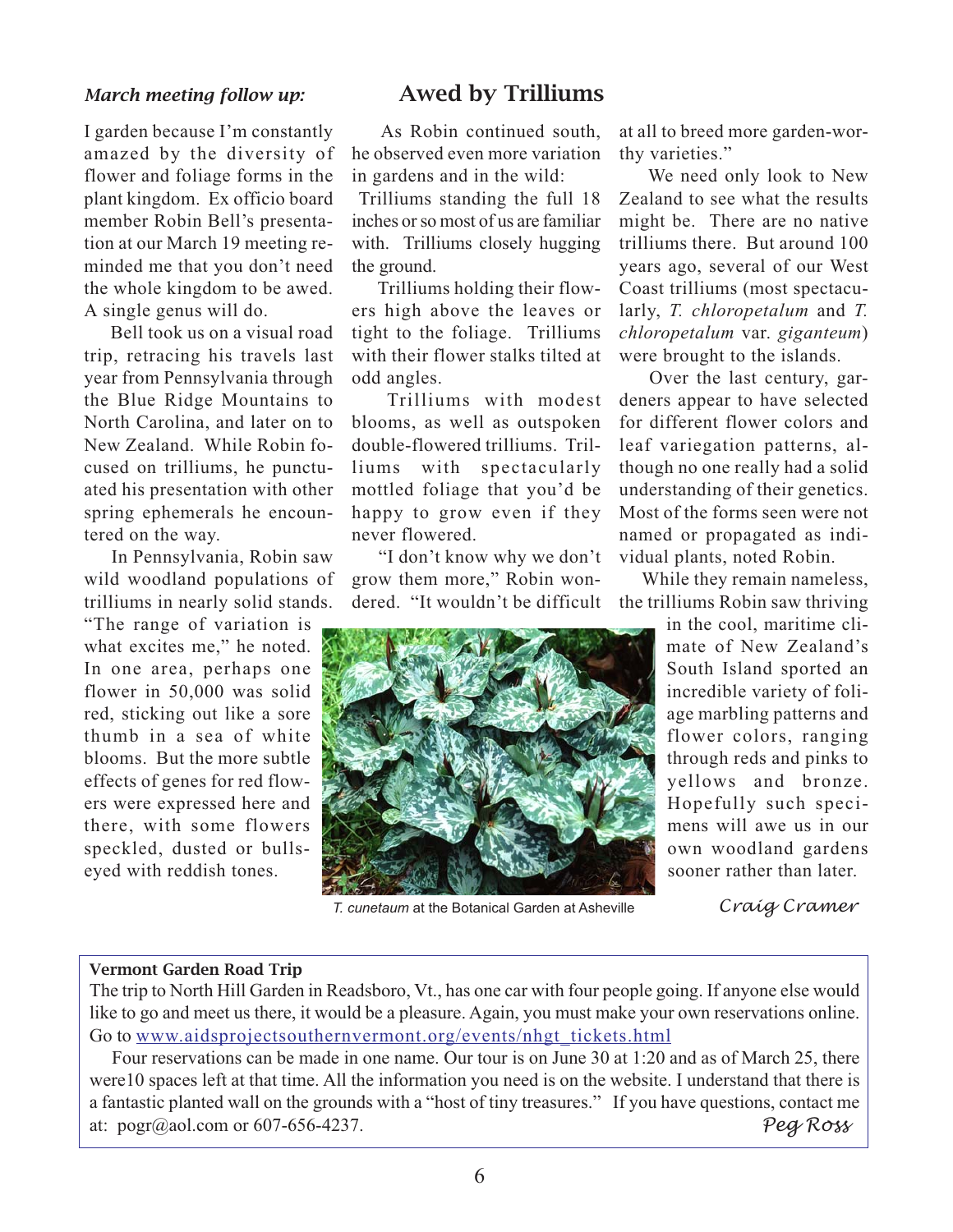## Wandering the Web

Finally, on March 18th, I have flowers in my garden. I went out into the gardens this morning and enjoyed seeing some harbingers of spring doing their best to put on a little show.

It is delightful to see dozens of *Galanthus* cultivars, four or five sorts of *Eranthis*, *Cyclamen coum* from Ellen Hornig with a myriad



of leaf forms as well as bloom, and *Helleborus tibetanus* in bud. Even more exciting is seeing some of the Adonis, ordered from Peter's



Nursery in Germany, with friends last winter, producing buds. It has taken over twenty years for me to find species other than the more common *Adonis amurensis*.

Photos of various Adonis can be found at the Edgewood site shown below as well as at Peter's website.

The sight of these blooms in my garden reminds me of all the wonderful sites on the web I enjoyed

perusing over the winter. There were so many, it made it difficult



to choose any for this little column. I am going to list a few of



my favorites and hope you will look them up and enjoy them as well.

If any are from retail nursery sites, please do not take my listing them as comment one way or the other on the quality of plants you might order. We all know that some nurseries provide great plants at reasonable prices and others do not.

Some sites, such as Edgewood, John Lonsdale's superhuman site, are repeat listings as the creators of these sorts of sites change and add many new photos over time.

### **Edgewood**

(John Lonsdale) <www.edgewoodgardens.net> I simply cannot believe one person can have so many plants and successfully grown. We simply must go down for a visit some day.

### **Arrowhead Alpines**

(Bob and Brigitta Stewart) <www.arrowhead-alpines.com> Almost 1,600 images and all grown on site, even if not all for sale. Uniquely arranged by color, which I find helpful. After all, if you know your plants, you can use the search for species, etc.

### **Peters Nursery**

(Jurgen and Susanne Peters) <www.alpine-peters.de> This website is terribly difficult for me to negotiate and the plants, what with shipping are very expensive. However, the wealth of plant material (300 gentians, hepaticas reduces one to tears) makes the trouble take very rewarding.

### **Hosta Library**

<hostalibrary.org/donatenew.html> Yes, there are rock garden sized hostas. However, I know for a fact that some of you grow large numbers of hostas and hope that you don't lose the labels that I do. This is an invaluable site for planning future purchases and identifying the plants missing their labels.

I hope you enjoy these websites as much as I have. If you have any you would like to share with others, please do send them along, either as an article or for me to include in this little column.

*Marcia Brown Meigs*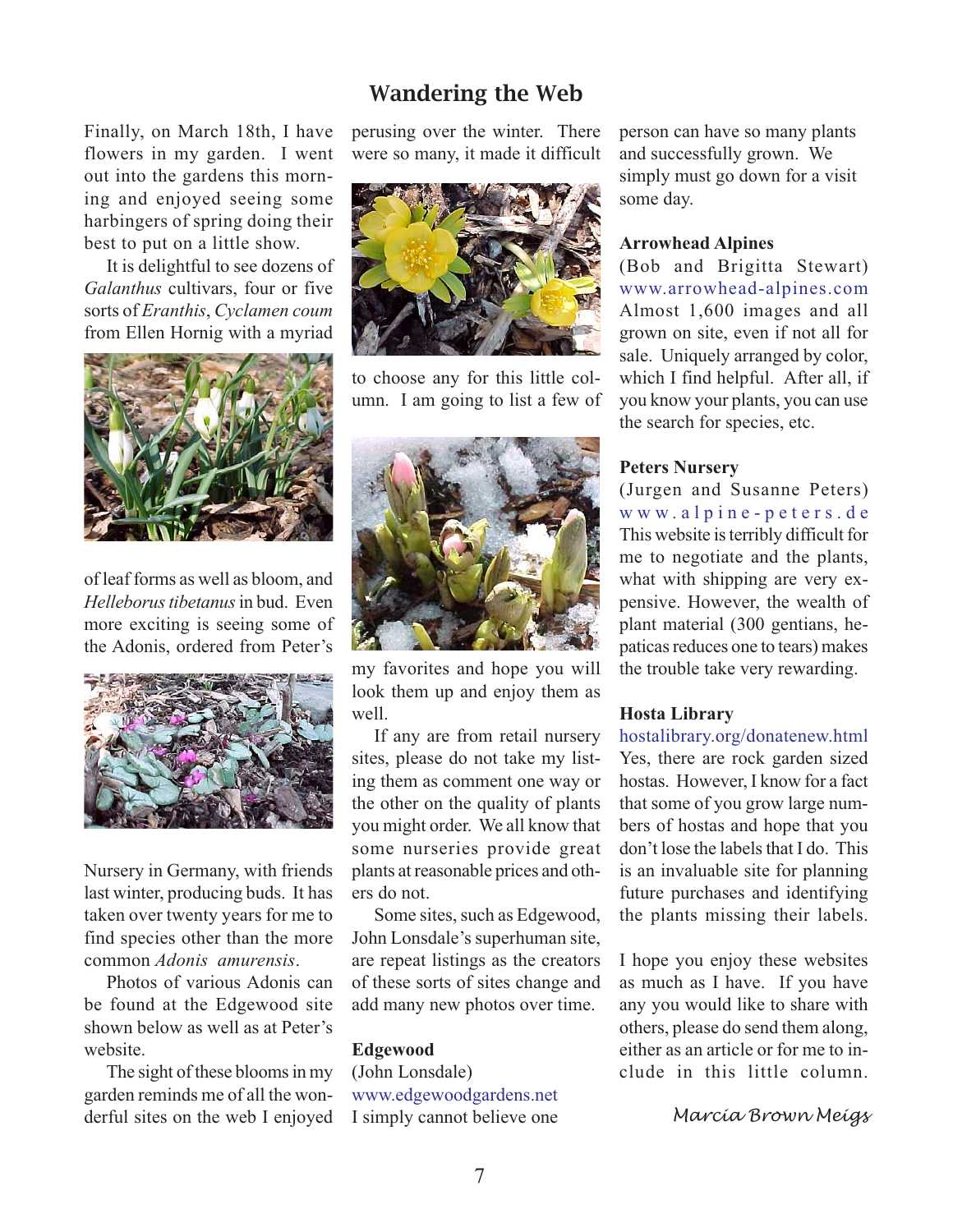### *Program committee update*

Billie Jean Isbell has agreed to serve as workshop coordinator as a member of the newly-formed program committee. So far this year, a container planting workshop has been scheduled for July 16th. There has been interest expressed for at least three others including a trough workshop, propagation workshop, and digital photography workshop. So, this new responsibility is guaranteed to keep Billie Jean busy! Billie Jean already serves as our plant-of-themonth coordinator and as a member of the Chapter's board of directors. Thank you Billie Jean!

Billie Jean's stepping forward to accept this role has filled a big gap in our new, "many hands make light work" approach to programming. But we're still looking for someone with good organizing skills to head-up the program committee comprised of Anne Klingensmith, Peg Ross, Alice Davis, Debi Lampman, and now Billie Jean, and to assume the coordinating role for our four nonspeaker meetings each year. Contact Carol Eichler for more info: cme24@cornell.edu or 607-387-5823.

### *Work party at Wurster*

Mark your calendars. We'll be having a work party a Wurster Garden, June 25 from 10 a.m. to 2 p.m. Please join us for weeding, dividing plants, brown bag lunch, and socializing.

The garden is located at the Tompkins County Cooperative Extension office, Willow Avenue, Ithaca. The garden is actually kitty-corner to the Cooperative Extension building and can also be reached from Dey Street (312 Dey Street). Please call Anne Klingensmith if you need directions: 607-256-9308.

The Wurster Garden was built and planted in 2001-2002 and there are many plants there that are ripe for editing or dividing. Come and see many rock garden gems, get your hands dirty weeding, get answers to your most difficult rock garden questions, enjoy the company of fellow rock gardeners!

The party will be postponed only if it is raining heavily. aekling@lightlink.com 607-256-9308

*Anne Klingensmith*

# Events by other organizations

April 28 to May 1: American Primrose Society's **National Primrose Show & Convention**, Boyleston, Mass (914) 533-2661, www.americanprimrosesoc.org/ meetings.htm

May 15: **Garden Conservancy Open Garden Day**, Tompkins County. www.gardenconservancy.org

June 12: **Fall Creek Garden Tour**, Ithaca

June 18: **Garden Conservancy Open Garden Day**, Tompkins County. www.gardenconservancy.org

June 28 to July 8: **Fern Tour of the Central Piedmont.** www.bps2005.org

Sept. 10: **Plants For Life Sale** to support the Ithaca Breast Cancer Alliance www.ibca.net/plantsforlife/

*Carol Eichler*

## **Latvian Bulb Order**

Peg Ross, our garden tours coordinator in Greene wants everyone to know that Kathy Purdy is organizing a group order from Janis Ruksans' Bulb Nursery in Latvia. Ruksans offers corydalis, colchicums, fritillarias and other plants that you won't find anywhere else "unless you plan to climb the East Bozkirian Mountains of Turkey yourself," according to *Horticulture.* There's also a chance Ruksans will be speaking at one of our programs in 2006. For more information, contact Kathy directly at: kathy@coldclimategardening.com or 607-692-3413.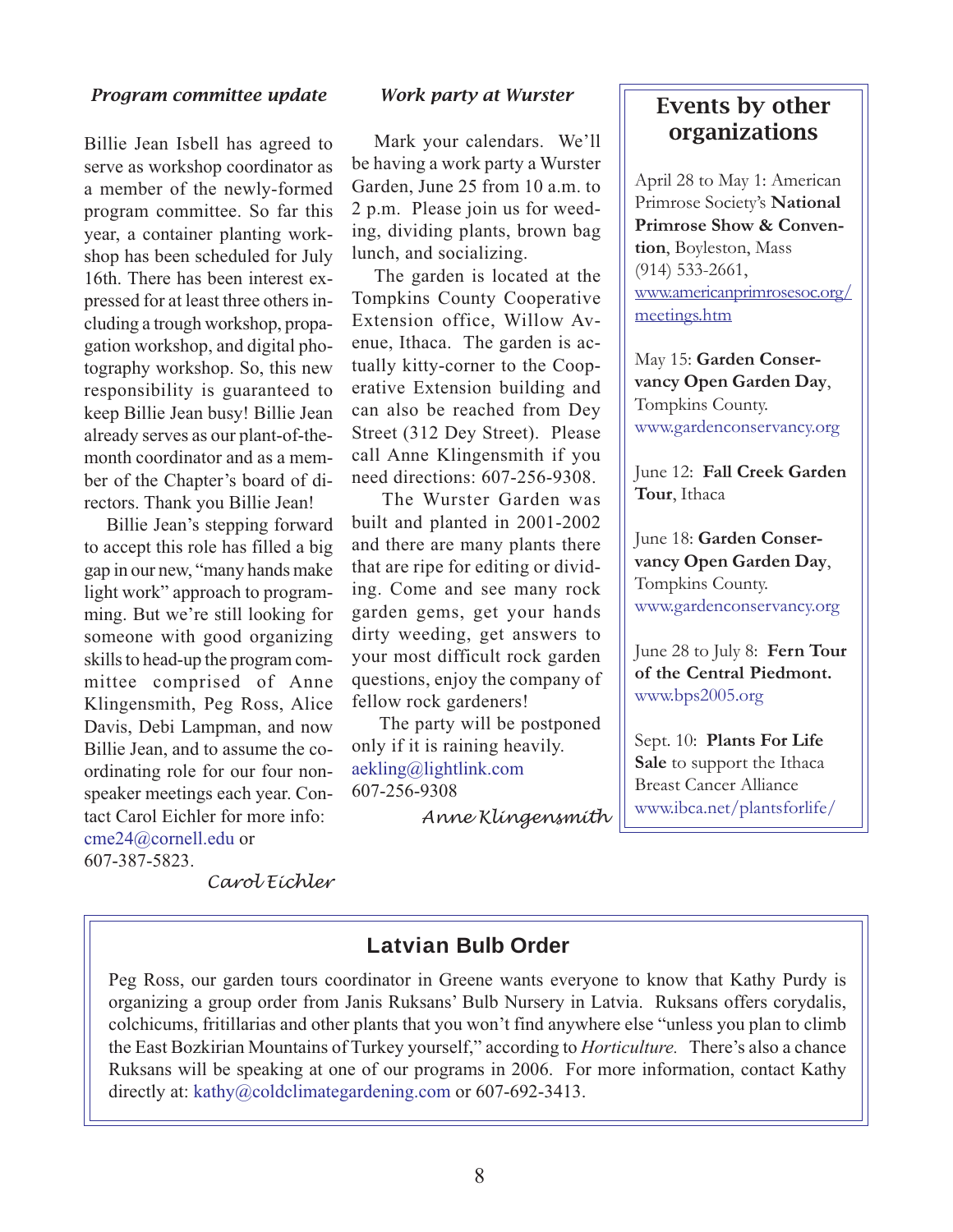|                                                                                                                                                                                                                                                                                                                           |                           | <b>ADIRONDACK CHAPTER</b>                                                                                                                                                                                                                                                                                                |
|---------------------------------------------------------------------------------------------------------------------------------------------------------------------------------------------------------------------------------------------------------------------------------------------------------------------------|---------------------------|--------------------------------------------------------------------------------------------------------------------------------------------------------------------------------------------------------------------------------------------------------------------------------------------------------------------------|
|                                                                                                                                                                                                                                                                                                                           |                           | North American Rockgarden Society                                                                                                                                                                                                                                                                                        |
|                                                                                                                                                                                                                                                                                                                           |                           | Membership Form 2005                                                                                                                                                                                                                                                                                                     |
|                                                                                                                                                                                                                                                                                                                           |                           |                                                                                                                                                                                                                                                                                                                          |
|                                                                                                                                                                                                                                                                                                                           |                           |                                                                                                                                                                                                                                                                                                                          |
|                                                                                                                                                                                                                                                                                                                           | Address 1                 | <u> 1989 - Johann John Harry Harry Harry Harry Harry Harry Harry Harry Harry Harry Harry Harry Harry Harry Harry Harry Harry Harry Harry Harry Harry Harry Harry Harry Harry Harry Harry Harry Harry Harry Harry Harry Harry Har</u>                                                                                     |
|                                                                                                                                                                                                                                                                                                                           | Address 2                 |                                                                                                                                                                                                                                                                                                                          |
|                                                                                                                                                                                                                                                                                                                           | City:                     | $S \text{tate:}$ $\qquad \qquad \text{Zip:}$                                                                                                                                                                                                                                                                             |
| Date:                                                                                                                                                                                                                                                                                                                     | Phone:                    |                                                                                                                                                                                                                                                                                                                          |
|                                                                                                                                                                                                                                                                                                                           |                           |                                                                                                                                                                                                                                                                                                                          |
| renewal<br>new                                                                                                                                                                                                                                                                                                            | Individual                | Individual life<br>family<br>family life<br>nursery                                                                                                                                                                                                                                                                      |
| Have you joined NARGS national?                                                                                                                                                                                                                                                                                           |                           | Is your garden open for visitors?                                                                                                                                                                                                                                                                                        |
| <b>Would you like to help?</b> (Please circle below and/ or give details)                                                                                                                                                                                                                                                 |                           |                                                                                                                                                                                                                                                                                                                          |
| <b>Hospitality:</b>                                                                                                                                                                                                                                                                                                       |                           | Host a picnic Host a speaker Provide transportation Make phone calls                                                                                                                                                                                                                                                     |
| Newsletter:                                                                                                                                                                                                                                                                                                               | Write or solicit articles | draw pictures<br>provide photos                                                                                                                                                                                                                                                                                          |
| Events: be a speaker (subject) suggest a speaker (who?)                                                                                                                                                                                                                                                                   |                           |                                                                                                                                                                                                                                                                                                                          |
| other suggestions                                                                                                                                                                                                                                                                                                         |                           |                                                                                                                                                                                                                                                                                                                          |
| Would you like receive the Green Dragon (our newsletter) as                                                                                                                                                                                                                                                               |                           |                                                                                                                                                                                                                                                                                                                          |
| an email providing you with a link to<br>as a PDF file<br>paper copy<br>attached to an                                                                                                                                                                                                                                    |                           |                                                                                                                                                                                                                                                                                                                          |
|                                                                                                                                                                                                                                                                                                                           |                           | Please remember that you can always print out the electronic version of the newsletter if you prefer not<br>to read it while sitting at your computer. Sending it eletronically is easier and cheaper for the chapter<br>and makes it possible to include color photos and linksto great garden sites, which will not be |
| Please fill out and include your check for \$10.00 for an individual, \$150 for individual life time,<br>\$15 for a family, \$225 for a family life time, and \$25.00 for a one year nursery membership and<br>send to Carolyn Yaeger, 400 Irish Settlement Road, Freeville, NY 13068<br>cao2@cornell.edu<br>607-844-9462 |                           |                                                                                                                                                                                                                                                                                                                          |